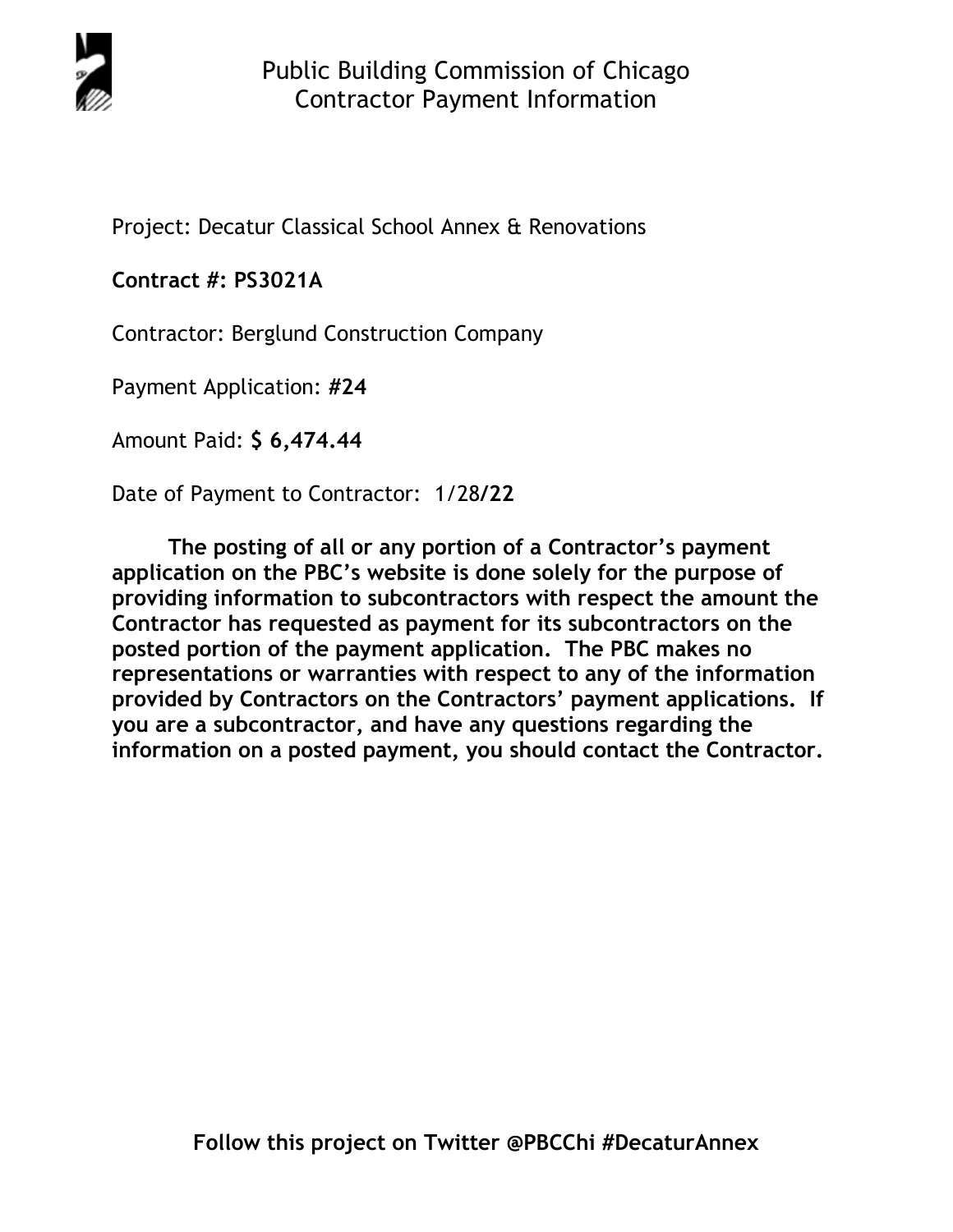### PUBLIC BUILDING COMMISSION OF CHICAGO **EXHIBITS CERTIFICATE OF ARCHITECT - ENGINEER**

| DATE:                | 1/7/2022       |    |                                              |
|----------------------|----------------|----|----------------------------------------------|
| <b>PROJECT:</b>      |                |    | Decatur Classical School Annex & Renovations |
| Pay Application No.: | 24             |    |                                              |
| For the Period:      | 12/1/2021      | to | 12/31/2021                                   |
| Contract No.:        | <b>PS3021A</b> |    |                                              |

, adopted by the Public Building Commission of Chicago on In accordance with Resolution No. relating to the \$ Revenue Bonds issued by the Public Building Commission of Chicago for the financing of this project (and all terms used herein shall have the same meaning as in said Resolution), I hereby certify to the Commission and to its Trustee, that:

- 1. Obligations in the amounts stated herein have been incurred by the Commission and that each item thereof is a proper charge against the Construction Account and has not been paid; and
- 2. No amount hereby approved for payment upon any contract will, when added to all amounts previously paid upon such contract, exceed 90% of current estimates approved by the Architect - Engineer until the aggregate amount of payments withheld equals 5% of the Contract Price (said retained funds being payable as set forth in said Resolution).

| THE CONTRACTOR:                                                          | <b>Berglund Construction</b><br>111 E. Wacker Drive, Suite 2450, Chicago, IL 60601 |                               |               |
|--------------------------------------------------------------------------|------------------------------------------------------------------------------------|-------------------------------|---------------|
| <b>General Construction Services</b><br><b>FOR:</b>                      |                                                                                    |                               |               |
| Is now entitled to the sum of:                                           | \$                                                                                 | 6.474.44                      |               |
| ORIGINAL CONTRACTOR PRICE                                                | \$22,389,600.00                                                                    |                               |               |
| <b>ADDITIONS</b>                                                         | \$0.00                                                                             |                               |               |
| <b>IDEDUCTIONS</b>                                                       | \$0.00                                                                             |                               |               |
| <b>INET ADDITION OR DEDUCTION</b>                                        | \$0.00                                                                             |                               |               |
| <b>ADJUSTED CONTRACT PRICE</b>                                           | \$22,389,600.00                                                                    |                               |               |
|                                                                          |                                                                                    |                               |               |
| <b>TOTAL AMOUNT EARNED</b>                                               |                                                                                    | \$                            | 20,502,074.05 |
| <b>TOTAL RETENTION</b>                                                   |                                                                                    | $\overline{\mathbf{s}}$       | 211 579.89    |
| a) Reserve Withheld @ 1% of Total Amount Earned,                         |                                                                                    |                               |               |
| but Not to Exceed 1% of Contract Price<br>b) Liens and Other Withholding |                                                                                    | 211,579.89<br>$\bullet$<br>s. |               |
| c) Liquidated Damages Withheld                                           |                                                                                    | $\mathbf{S}$                  |               |
| TOTAL PAID TO DATE (Include this Payment)                                |                                                                                    |                               | 20,290,494.16 |
| <b>LESS: AMOUNT PREVIOUSLY PAID</b>                                      |                                                                                    | s                             | 20.284,019.72 |
| AMOUNT DUE THIS PAYMENT                                                  |                                                                                    | \$                            | 6,474.44      |

**Architect Engineer:** 

signature, date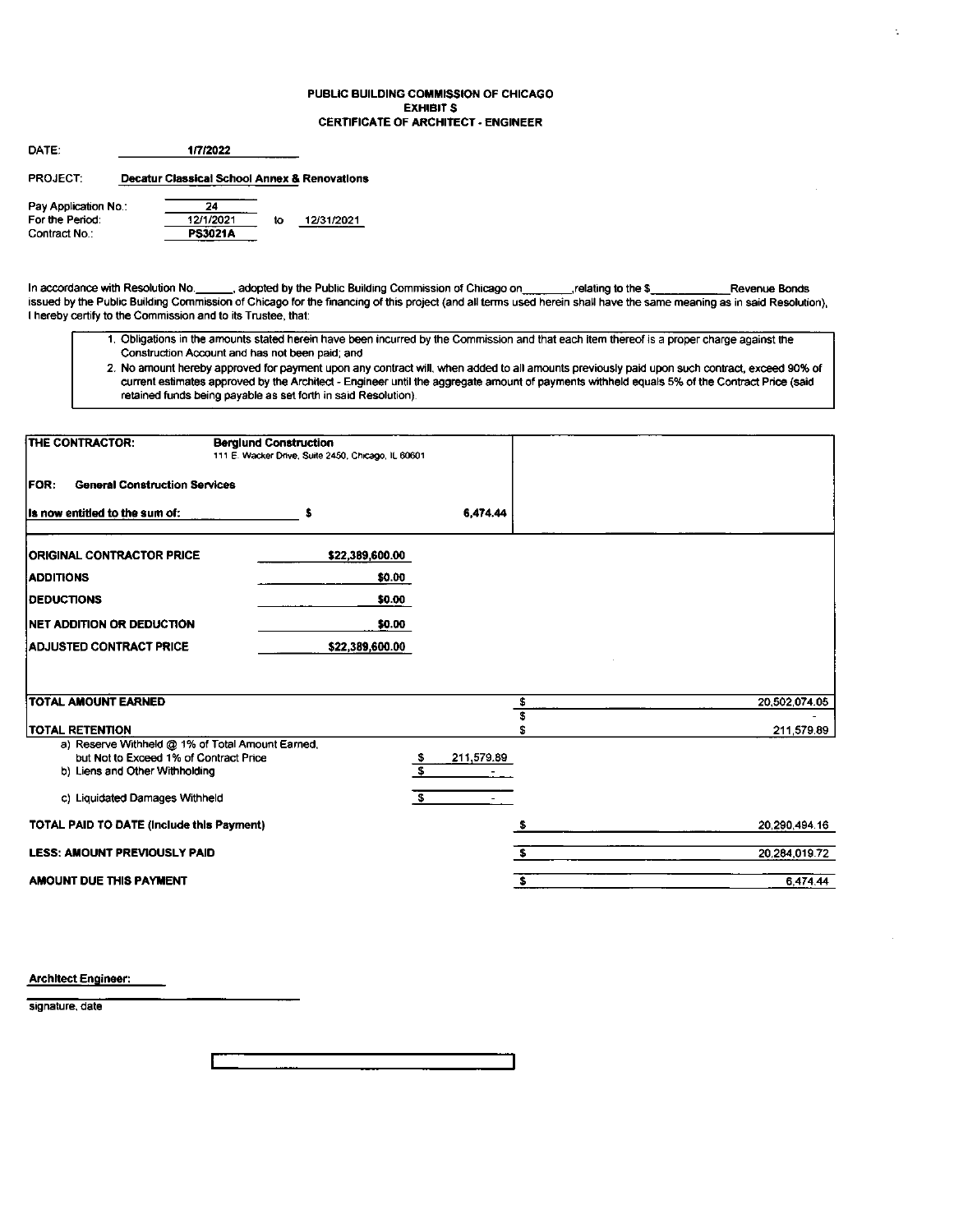PUBLIC BUILDING COMMISSION OF CHICAGO

**EXHIBIT A - PART 1** 

|         |                                                                                 | CONTRACTOR'S SWORN STATEMENT AND AFFIDAVIT FOR PARTIAL PAYMENT (page 1 of 2)                                                                                                                                                                                                                                                                                                                                                                                                                                                                                                                                                                                                                       |                             |                                 |
|---------|---------------------------------------------------------------------------------|----------------------------------------------------------------------------------------------------------------------------------------------------------------------------------------------------------------------------------------------------------------------------------------------------------------------------------------------------------------------------------------------------------------------------------------------------------------------------------------------------------------------------------------------------------------------------------------------------------------------------------------------------------------------------------------------------|-----------------------------|---------------------------------|
| Project | Decetur Cleasical School Annex & Renovations                                    |                                                                                                                                                                                                                                                                                                                                                                                                                                                                                                                                                                                                                                                                                                    | CONTRACTOR                  | <b>Bergiund Construction</b>    |
|         | PBC Project #05215                                                              |                                                                                                                                                                                                                                                                                                                                                                                                                                                                                                                                                                                                                                                                                                    |                             |                                 |
|         | Job Location 7030 N Sacramento Ave., Chicago, IL 60645                          |                                                                                                                                                                                                                                                                                                                                                                                                                                                                                                                                                                                                                                                                                                    |                             |                                 |
|         | Owner Public Building Commission Of Chicago                                     |                                                                                                                                                                                                                                                                                                                                                                                                                                                                                                                                                                                                                                                                                                    | APPLICATION FOR PAYMENT #24 |                                 |
|         | STATE OF ILLINOIS } SS<br>COUNTY OF COOK                                        |                                                                                                                                                                                                                                                                                                                                                                                                                                                                                                                                                                                                                                                                                                    |                             |                                 |
|         |                                                                                 | The affiant, being first duly sworn on oath, deposes and says that he/she is Fred Berglund - President, of Berglund Construction, an illinois corporation, and duly authonzed to make this Affidavit in behalf of said corpora<br>and that said corporation is the Contractor with the PUBLIC BUILDING COMMISSION OF CHICAGO, Owner, under Contract No PS3021A dated the 11th day of December, 2019, for the following project                                                                                                                                                                                                                                                                     |                             |                                 |
|         |                                                                                 | Decetur Cleanical School Annex & Renovations<br>that the following statements are made for the purpose of procuring a partial payment of                                                                                                                                                                                                                                                                                                                                                                                                                                                                                                                                                           | 6.474.44                    | under the terms of sed Contract |
|         | furnished or prepared by each of them to or on account of said work, as stated: | That the work for which payment is requested has been completed, free and clear of any and all claims, liens, charges, and expenses of any kind or nature whatsoever, and in full compliance with the contract documents and t<br>purposes of said contract, the following persons have been contracted with, and have furnished or prepared materials, equipment, supplice, and services for, and having done labor on said improvement. That the respective am<br>money due and to become due to each of them respectively. That this statement is a full, true, and complete statement of all such persons and of the full amount now due and the amount heretofore paid to each of them for su |                             |                                 |

### CONSTRUCTION (pre con; trades; gel req)

|                          | <b>IPRECONSTRUCTION SERVICES</b>                                           |                                   |                                           |                     |                             |                          |          |            | --------Work Completed------- |               |           |                                       |      |                   |
|--------------------------|----------------------------------------------------------------------------|-----------------------------------|-------------------------------------------|---------------------|-----------------------------|--------------------------|----------|------------|-------------------------------|---------------|-----------|---------------------------------------|------|-------------------|
| ਸਾਰਾਸ<br>same on<br>SOV) | Subcontractor Name & Address                                               | Type of Work                      | Onginal contract<br>  amount: initial GMP | PBC Change<br>Orden | Geni Contr<br>Change Orders | Adjusted Contract<br>Amt | Complete | Pravious   | Curren'                       | Total to date | relainane | net previous billing   net amount due |      | remaining to bill |
| 100500                   | Berglund Construction<br>111 E Wacker Dr., Suite 2450 Chicago,<br>IL 60601 | Preconstruction Services          | 280.077.00                                | 0.00                | 0.00                        | 280.077.00               | 100%     | 280.077.00 | 0.00                          | 280,077.00    | 0.00      | 280,077.00                            | 0.00 | 0.00              |
|                          |                                                                            | Subtotal Preconstruction Services | 280,077.00                                | 0.00                | 0.01                        | 280,077.00               | 100%     | 280,077.00 | 0.00                          | 280.077.00    | 0.00      | 280,077.00                            | 0.00 | 0.00              |

### **COST OF WORK**

|                                   | <b>TRADE CONTRACTOR COSTS</b>                                                     |                                  |                                         |                      |                             |                          |                   |           |         |               |           |                                       |      |                   |
|-----------------------------------|-----------------------------------------------------------------------------------|----------------------------------|-----------------------------------------|----------------------|-----------------------------|--------------------------|-------------------|-----------|---------|---------------|-----------|---------------------------------------|------|-------------------|
| <b>TIEM #</b><br>(same on<br>sov) | Subcontractor Name & Address                                                      | Type of Work                     | Original contract<br>amount initial GMP | PBC Change<br>Orders | Geni Contr<br>Change Orders | Adjusted Contract<br>Amt | <b>X</b> Complete | Previous  | Current | Total to date | retainage | net previous billing   net amount due |      | remaining to bill |
| 01601                             | City Lights<br>9993 Virginia Ave<br>Chicago Ridge, IL 60415                       | <b>Temporary Electrical Site</b> | 85,550.00                               | 11,200.00            | $-7,796.83$                 | 88,951.17                | 100%              | 88,951.17 | 0.00    | 88,951.17     | 889.51    | 88.061.66                             | 0.00 | 889.51            |
| 01742                             | Construction Cleaning Company<br>516 N. Ogden #129<br>Chicago, IL 60642           | Final Clean                      | 0.00                                    | 0.00                 | 14,684.00                   | 14,684.00                | 100%              | 14,684.00 | 0.00    | 14.684.00     | 146.84    | 14,537.16                             | 0.00 | 146.84            |
| 01760                             | Built Best Fence<br>615 W. Factory Rd.<br>Addison, IL 60101                       | Temp Fencing                     | 65,000.00                               | 0.00                 | 9 3 4 5 5 0                 | 74.345.50                | 100%              | 74,345.50 | 0.00    | 74.345.50     | 743.46    | 73,602.04                             | 0.00 | 743.46            |
| 01915                             | Professionals Associated<br>7100 N. Tripp Ave.<br>Lincolnwood, IL 60712           | Surveying                        | 40,443.00                               | 0.00                 | 19 211 00                   | 59.654.00                | 100%              | 59.651.00 | 0.00    | 59.651.00     | 596.51    | 59.054.49                             | 0.00 | 599.51            |
| 01920                             | Not i.et                                                                          | Surveyor                         | 8.497.00                                | 0.00                 | $-8.497.00$                 | 0.00                     | #DIV/0!           | 0.00      | 0.00    | 0.00          | 0.00      | 0.00                                  | 0.00 | 0.00              |
| 02182                             | Nationwide Environmental & Demo<br>1153 Lee Street #244<br>Des Plaines, IL 60016  | Abatement                        | 0.00                                    | 5,000.00             | 6,800.00                    | 11,800.00                | 100%              | 11,800.00 | 0.00    | 11,800.00     | 118.00    | 11,682.00                             | 0.00 | 118.00            |
| 02200                             | Aqua Vitae Engineering, LLC<br>125 S. Burton Place<br>Arlington Heights, IL 60005 | Dewatering                       | 51,600.00                               | 0.00                 | $-25,800.00$                | 25,800.00                | 100%              | 25,800.00 | 0.00    | 25,800.00     | 258.00    | 25.542.00                             | 0.00 | 258.00            |
| 02230                             | Carlson Environmental<br>65 E. Wacker Place, Suite 2210<br>Chicago, IL 60601      | Environmental                    | 0.00                                    | 16,000.00            | 0.00                        | 16,000.00                | 100%              | 16,000.00 | 0.00    | 16,000.00     | 160.00    | 15.840.00                             | 0.00 | 160.00            |
| 32242                             | Not Let                                                                           | Dewatering                       | 921,135.00                              | 0.00                 | $-921.135.00$               | 0.00                     | #DIV/0!           | 0.00      | 0.00    | 0.00          | 0.00      | $0.00 -$                              | 0.00 | 0.00              |